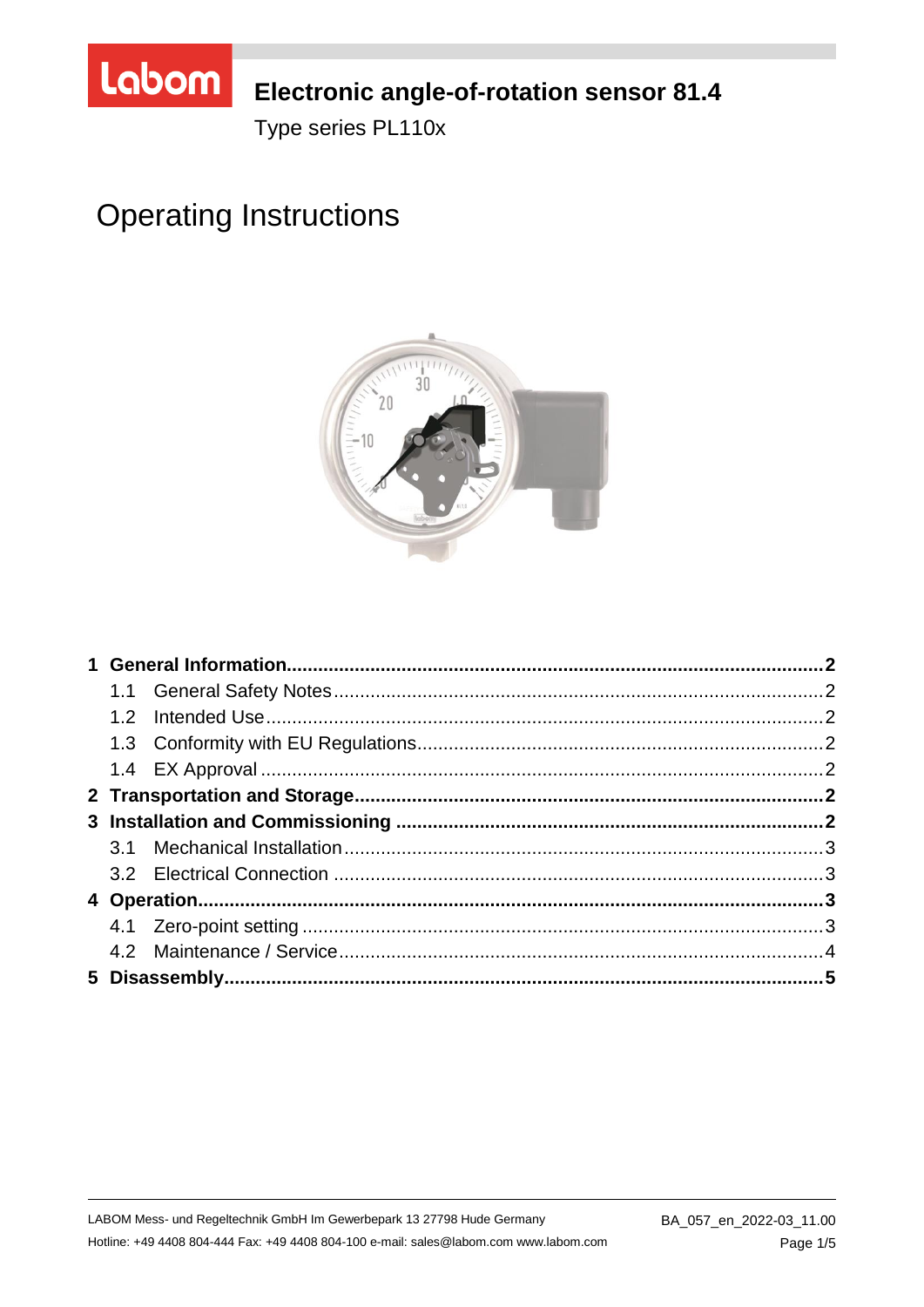#### **1 General Information**

This document contains necessary information for the proper installation and use of this device. In addition to this instruction, be sure to observe all statutory requirements, applicable standards, the additional technical specifications on the accompanying data sheet (see www.labom.com) as well as the specifications indicated on the type plate.

#### **1.1 General Safety Notes**

The installation, set up, service or disassembly of this device must only be done by trained, qualified personnel using suitable equipment and authorized to do so.

## **Warning**

Media can escape if unsuitable devices are used or if the installation is not correct.

Danger of severe injury or damage

 $\triangleright$  Ensure that the device is suitable for the process and undamaged.

#### **1.2 Intended Use**

The electronic angle-of-rotation sensor is used for the remote electronic monitoring of pressure and temperature values and can be integrated in mechanical pressure and temperature measuring devices as specified in the data sheet.

#### **1.3 Conformity with EU Regulations**

The CE-marking on the device certifies its compliance with the applicable EU Directives for placing products on the market within the European Union.

#### **1.4 EX Approval**

Devices of the type PL1101 are certified for use in explosive environments.

If you purchased a device with EX approval, please refer to the accompanying document XA\_009 for EX-relevant information.

#### **2 Transportation and Storage**

Store and transport the device only under clean and dry conditions preferably in the original packaging. Avoid exposure to shocks and excessive vibrations.

Please refer to the measuring device's operating instructions to determine the permissible storage temperatures.

#### **3 Installation and Commissioning**

Ensure that the device is suitable for the intended application with respect to pressure range, overpressure limit, media compatibility, temperature range and process connection.

After the mechanical installation and electrical connection is completed, the device is ready for operation as soon as the power supply is switched on.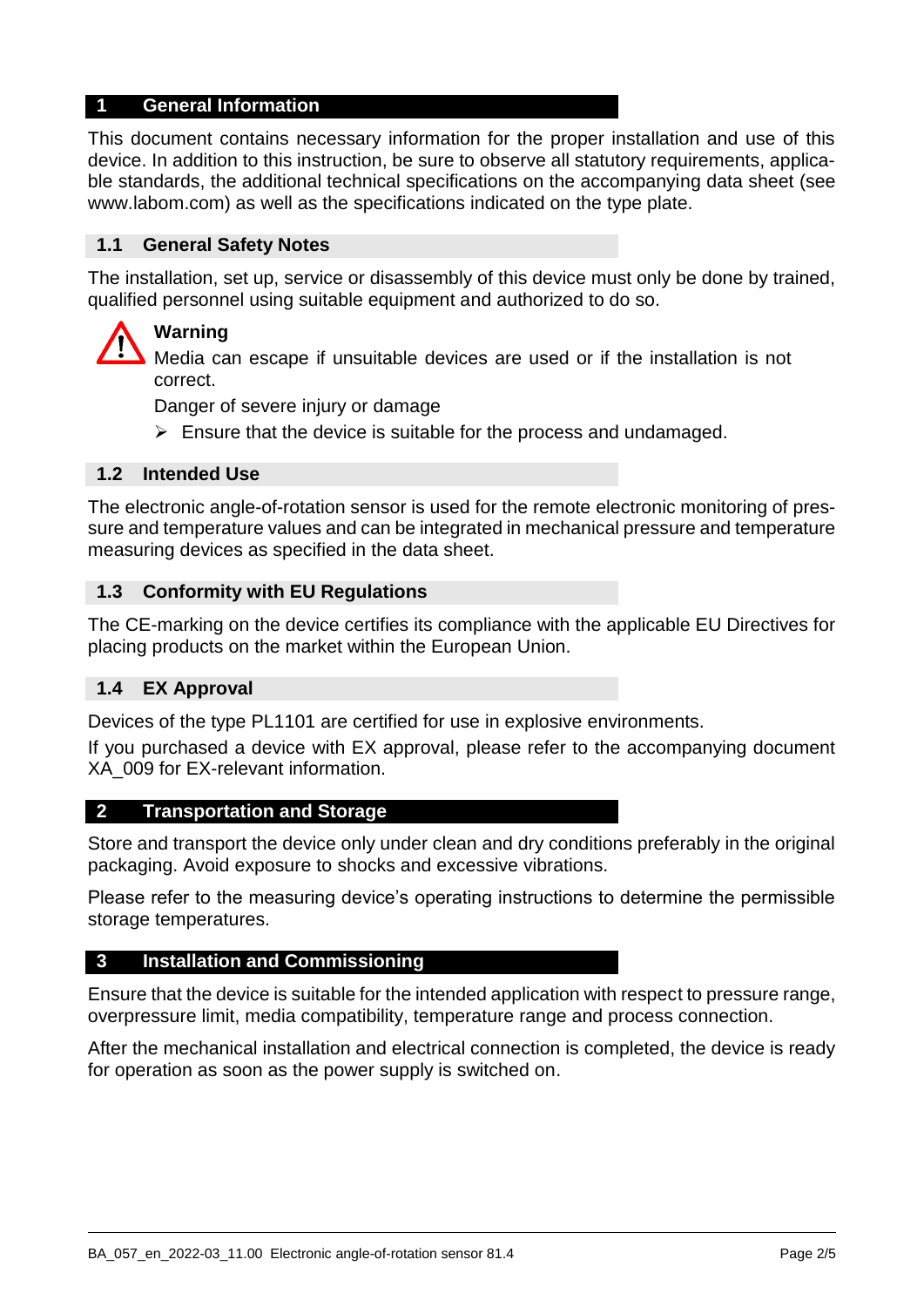#### **3.1 Mechanical Installation**

Please pay attention to the measuring device operating instructions.

If the device is opened there is a risk of influencing the signals by touching the electronic connections. This can be avoided by switching off the supply voltage or disconnecting the signal circuit.

#### **3.2 Electrical Connection**

Complete the mechanical installation before you connect the device electrically. Set up all electrical connections while the voltage supply is switched off.



#### **4 Operation**

During operation, take care that the device remains within its intended pressure and temperature ranges. No other monitoring is necessary.

#### **4.1 Zero-point setting**

Set the zero-point of the measuring device and the angle-of-rotation sensor separately.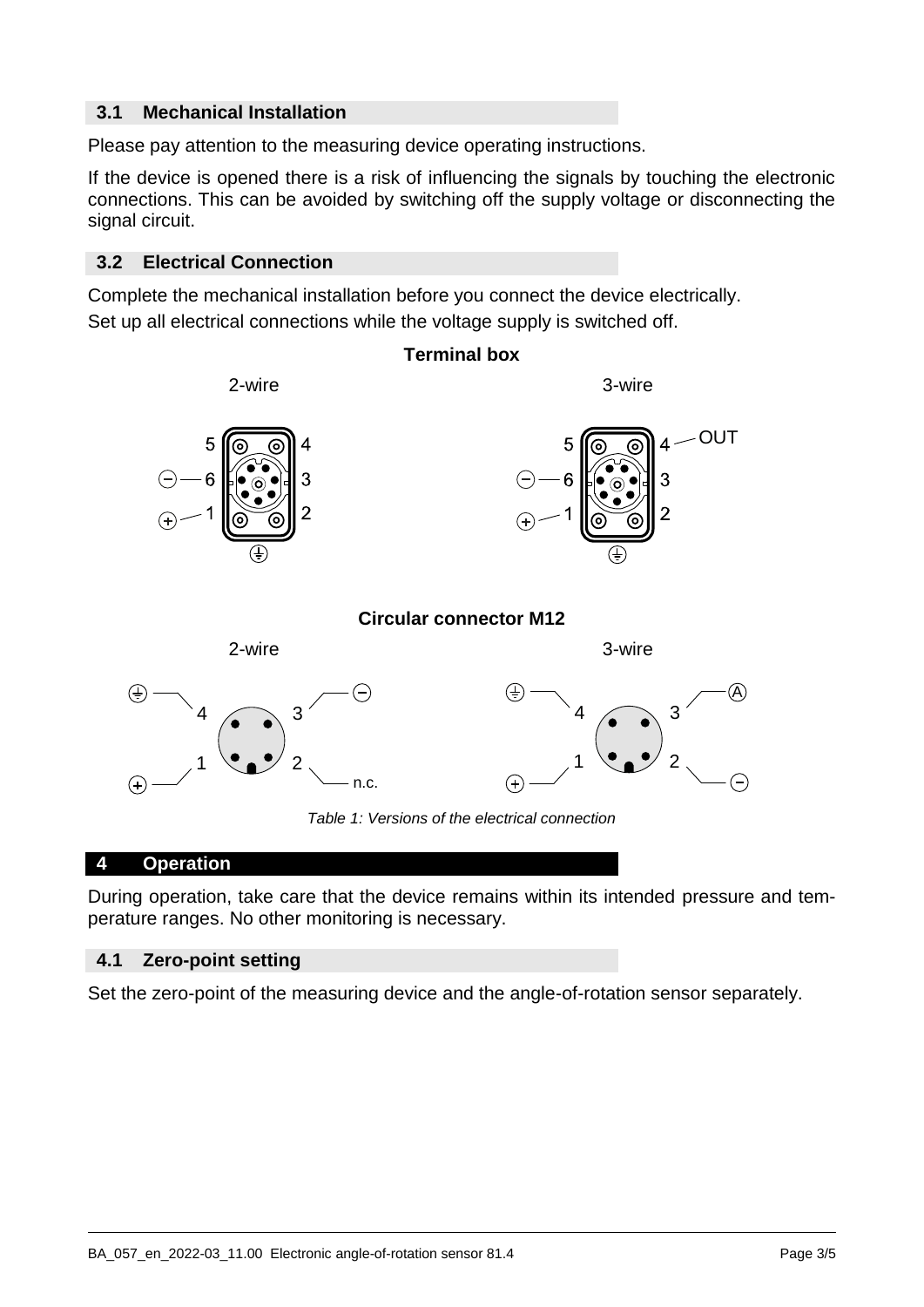#### **4.1.1 Zero-point correction**

Zero point deviations can occur due to the mounting, the installation position or due to the type and duration of use. Measuring devices with micro adjustment pointer can be corrected in a depressurised state by means of the adjusting screw on the pointer hub (see figure [1\)](#page-3-0).

You can find further information about zeroadjustment of pressure gauge with micro adjustment pointer in the document TA\_029 on www.labom.com.

<span id="page-3-0"></span>

*Figure 1: Zero-point correction*

#### **4.1.2 Adjusting the angle-of-rotation sensor**

For adjustable devices the adjustment requires to apply the lower limit pressure respectively the upper limit pressure to the device. Bring the enclosed or another magnet in the alignment position (see figure 2) to adjust accordingly. After approx. 2 seconds a light signal (1) in the scale acknowledges the adjustment of the measurement range begin and/or the adjusted range. The adjustment is possible within a tolerance of approx.  $\pm$  5 % F.S. Any settings that differ from this will not be accepted.



*Figure 2: Alignment position*

#### **4.2 Maintenance / Service**

When properly installed in accordance with applicable specifications, this device is maintenance-free. However, we recommend an annual recalibration of the device.

In the event of any damage or defect the customer cannot replace or repair any components or assemblies.